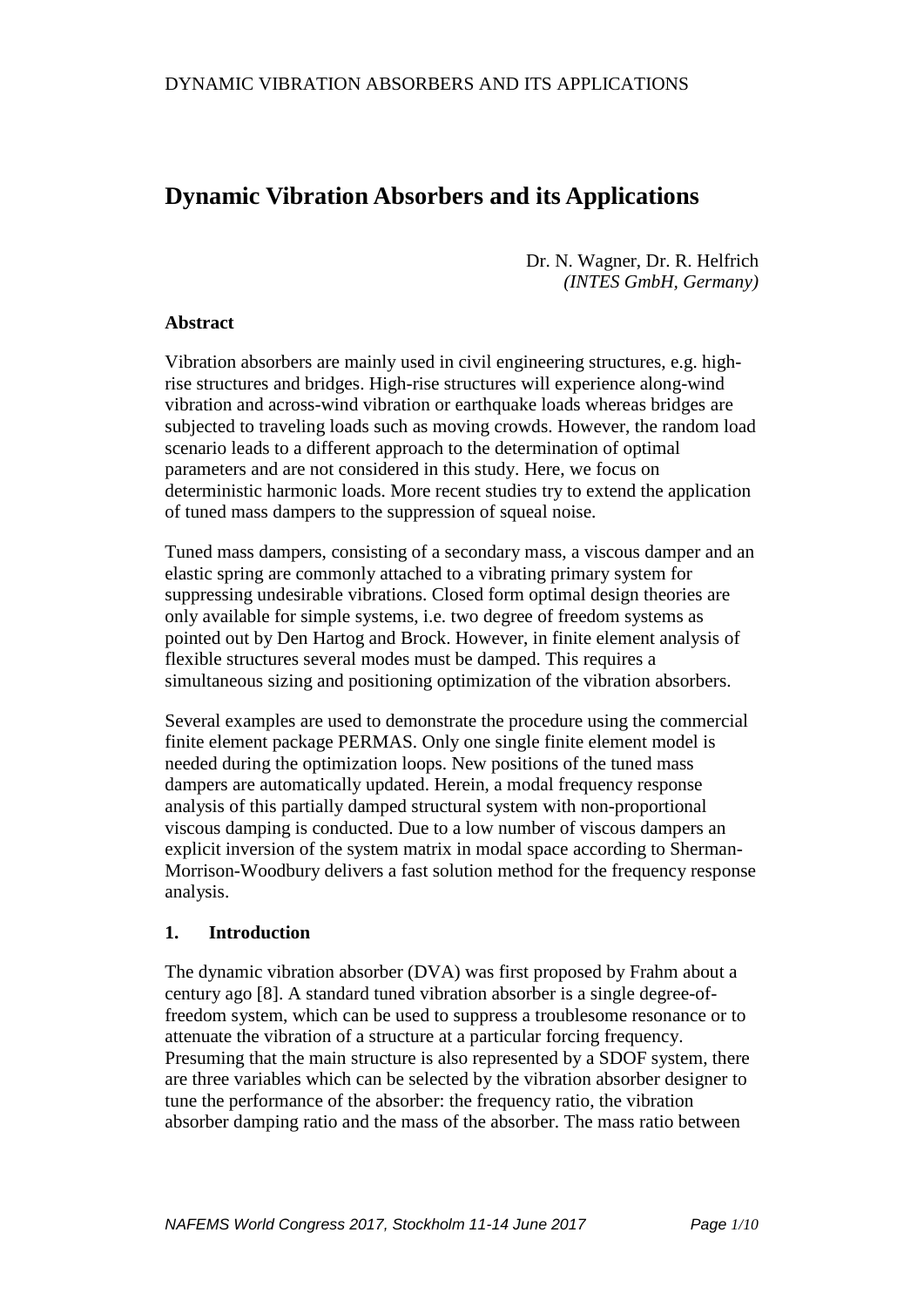main system mass and DVA mass is usually assumed as a constant parameter defined in a pre-design stage and is restricted due to practical aspects. For this reason, most of the published works content themselves with two design variables. Two degree-freedom DVAs are considered in [10].

Closed form solutions for optimal parameters are limited to an undamped host structure. In that case, the vibration absorber is optimally tuned when the response of the system at the two fixed points is set to be equal. However, invariant points exist only when the main system is undamped [2, 6].

If the primary vibrating system is a MDOF or continuous system, we are faced with the dilemma of several resonance frequencies. Instead of a single vibration absorber, we now might want to apply multiple vibration absorbers [7]. Spatial structures with multiple tuned mass dampers are analyzed in [5]. Plate-like structures are considered in [9, 11, 21]. These vibrations absorbers interact with each other and the modal density is a further issue that unquestionable creates a problem in the design process. Mode crossing and mode veering, in which the modal content of eigenmodes rapidly varies, are well-known phenomena in this context. Besides that the optimal position of the vibration absorbers can be considered. Optimal locations of absorbers are discussed in [21]. The vibration responses of untargeted modes could be neglected, but their contribution might be significant if the exciting force has a wide frequency band such that many vibrations modes of the primary system are excited. Adaptive DVAs or hybrid vibration absorbers (HVAs) [4, 9], which have self-tuning capabilities, might be used to cope with this problem.

It is therefore obvious to solve the design problem by numerical optimization techniques. One of the most common performance indices is  $H_{\infty}$  optimization criterion which is to minimize the maximum amplitude magnification factor of the primary system. Another commonly used performance index is  $H_2$ optimization criterion which aims at reducing the total vibration energy of the vibrating system under white noise excitation [4]. More optimization criterions are given in [22]. Most of the optimal design methods previously proposed are based on an SDOF model for the primary system [1, 3, 14]. Their application to MDOF or continuous systems is based on the hypothesis of a single vibration mode contributing to the response [19]. If the modal frequencies are well separated, the design approach based on equivalent SDOF systems works well [23]. If the DVA is used to suppress vibration over a frequency band in the vicinity of a targeted frequency, a good trade-off between the suppressed original peak and the two newly emerged coupled peaks induced by the insertion of the absorber is crucial to obtain a global vibration reduction within the current frequency band.

Herein, the finite element method is used to discretize the continuous structure. The equations of motion are transformed into modal space and a modal frequency response analysis is conducted to obtain the response curves at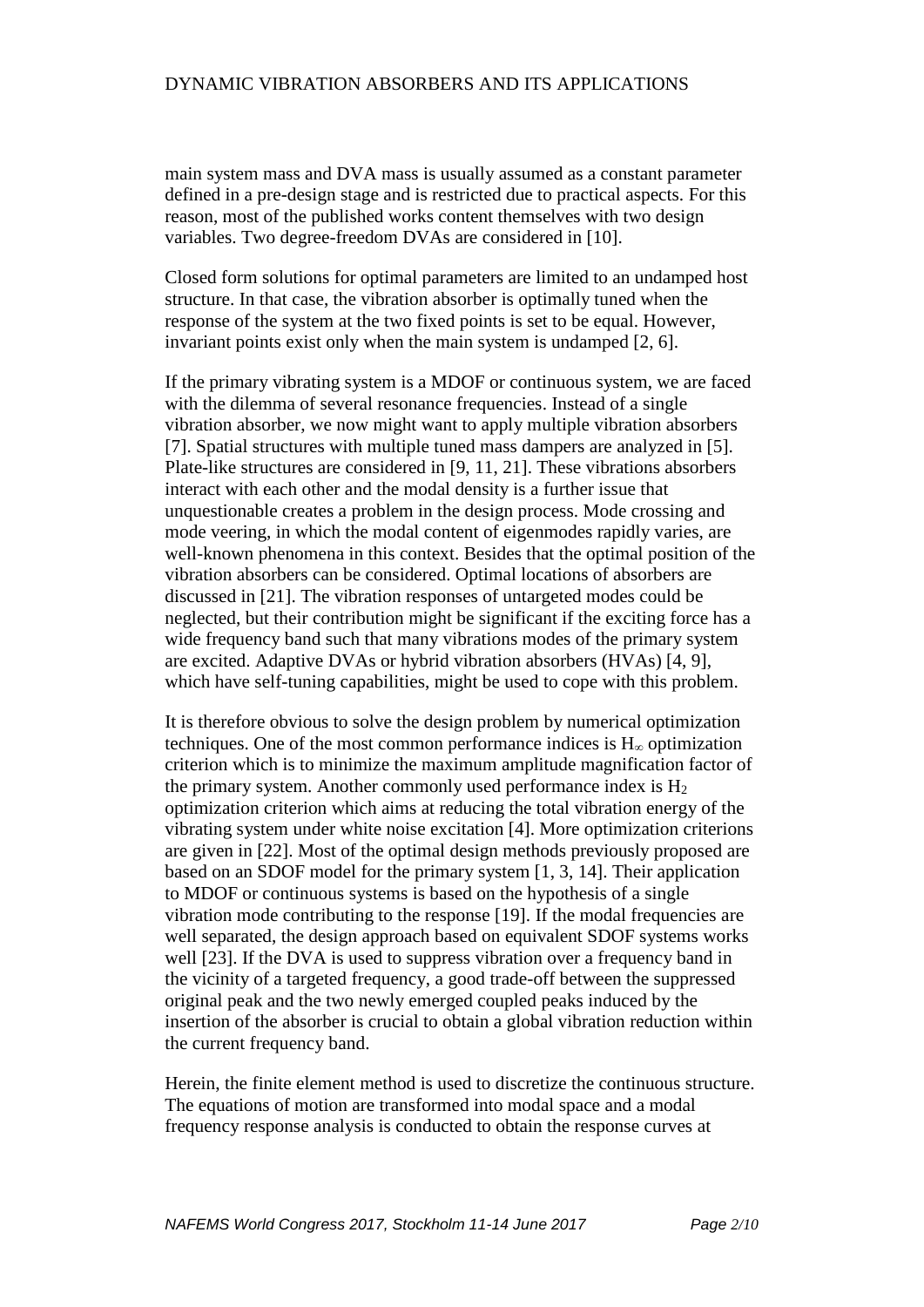selected positions. The size of the modal space is governed by the highest excitation frequency. An explicit inversion of the system matrix in modal space according to Sherman-Morrison-Woodbury delivers a fast solution method for the frequency response analysis [12,13]. Finally, the fully integrated optimization in the commercial FEA package PERMAS [24] is used to solve the combined sizing and position optimization problem. All optimization related definitions can be created by the sizing and shape wizard in VisPER (Visual PERMAS) [25]. The maximum displacement amplitude of a node set over a frequency band is minimized to obtain optimal parameters, i.e. stiffness and damping ratio of each vibration absorber and its optimal position. Initial values of the parameters are problem dependent and have to be determined beforehand. Strategies for a proper selection of DVA parameters are given in [15, 18]. In addition lower and upper bounds of the design variables can be defined. Moreover, additional constraints such as weight or frequency constraints can be used. The positions of dynamic vibration absorbers are updated during the optimization process, whereas the coupling with the main structure is achieved by incompatible multipoint constraints (e.g. \$MPC ILINE, \$MPC ISURFACE or \$MPC IVOLUME). It is worth mentioning, that only one single finite element model is needed.

# **2. Examples**

The first example is a simply supported beam (length  $L = 1$  m, cross-sectional area  $A = 0.025^2$  m<sup>2</sup>, material aluminium) subjected to a harmonic pressure load in y-direction. 2560 uniform hexahedral elements were used for discretizing the structure (Fig. 1). Two dynamic vibration absorbers are initially attached at the quarter points  $(x=250, 750 \text{ mm})$  and one dynamic vibration absorbers at the center point (x=500 mm) of the lower surface of the beam, respectively. The displacement amplitudes at the center point are minimized in a frequency range [0, 120] Hz (Fig. 2). The fundamental eigenfrequency of the primary structure is at 57 Hz. A total of 9 design variables is used, here. Due to the symmetry of the first mode shape dependencies between the design variables could be introduced to reduce the number of design variables by using \$DSVLINK in PERMAS. The dynamic vibration absorbers at the quarter points  $(x_2, x_3)$  move towards the center point during the optimization (Fig. 3). The stiffness and damping coefficients of the dynamic vibration absorbers are illustrated in Fig. 4 and Fig. 5, respectively.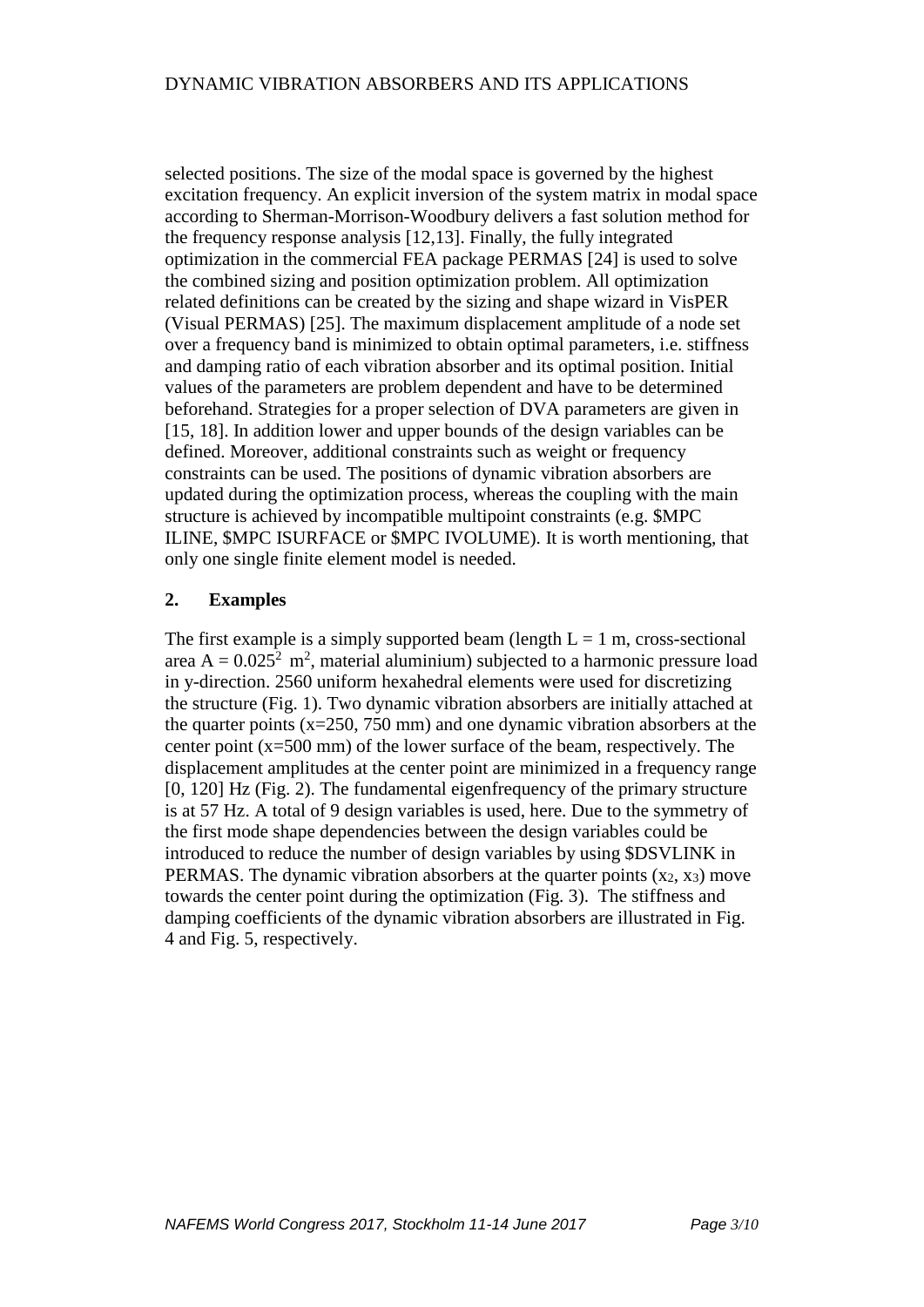

*Figure 1: Simply supported beam subjected to a harmonic pressure load.*



*Figure 2: Frequency response curve of the central point*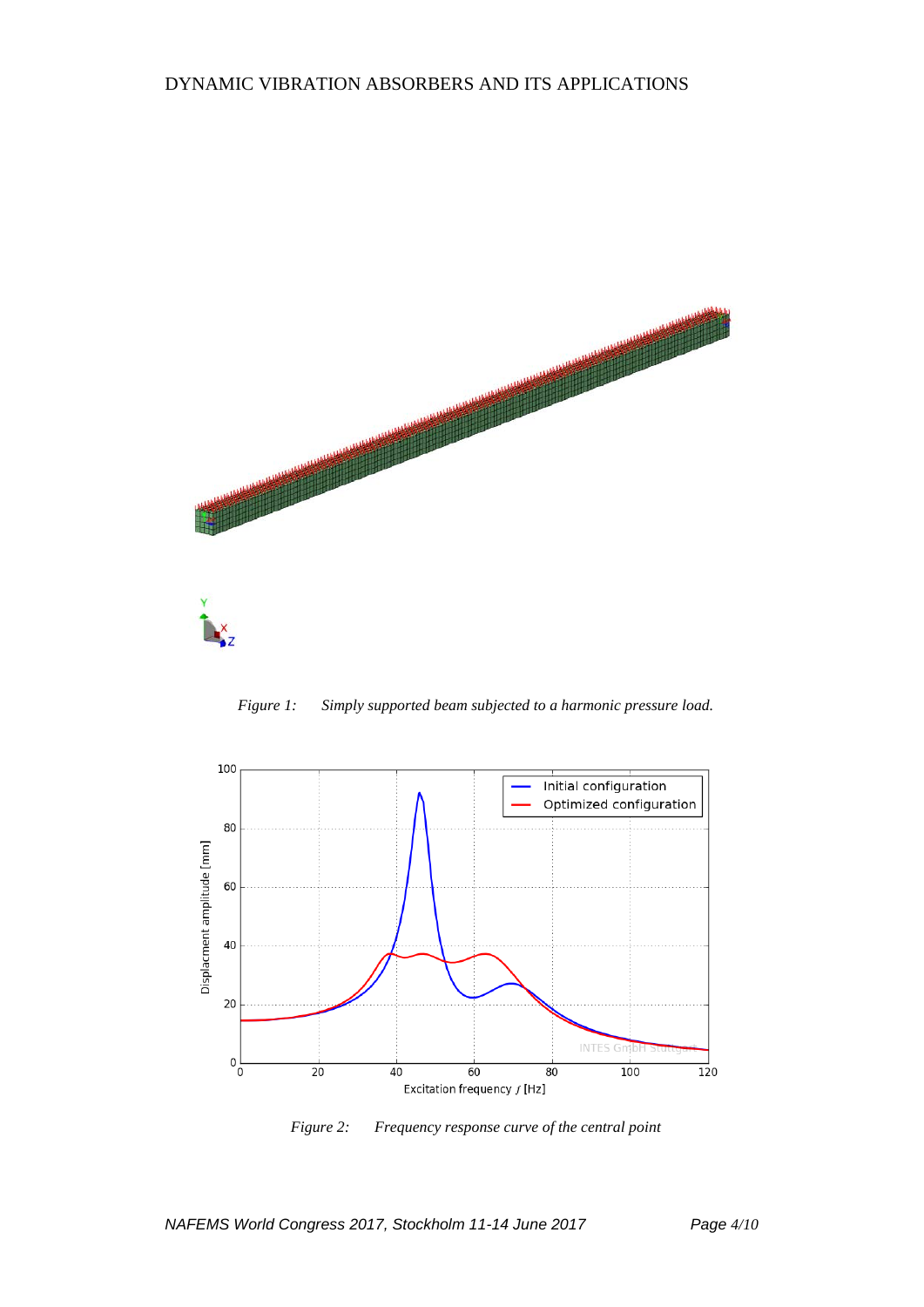

*Figure 3: Positions of the dynamic vibration absorbers*



*Figure 4: Stiffness parameters of dynamic vibration absorbers*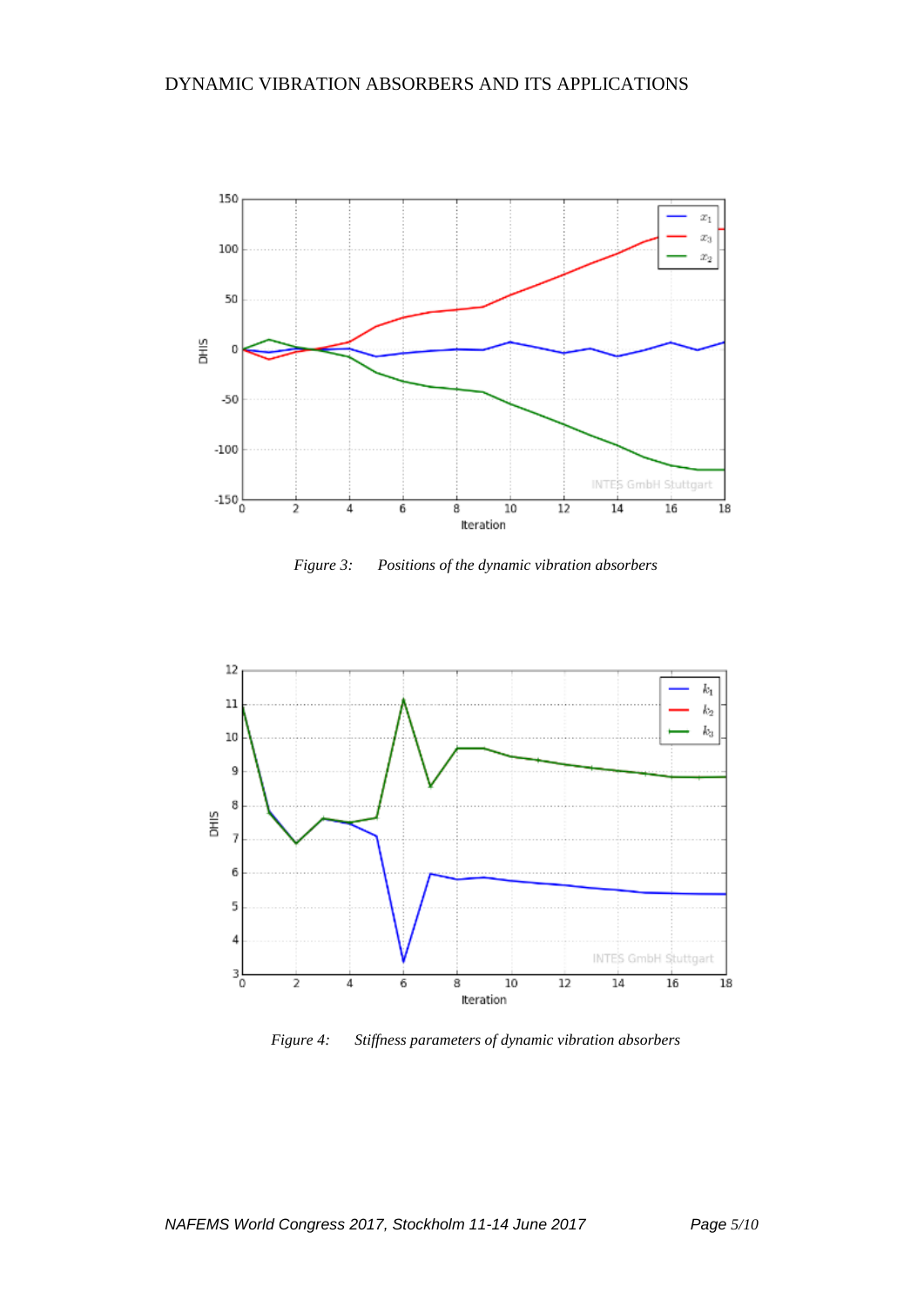

*Figure 5: Damping parameter ci of dynamic vibration absorbers*

The second example is a clamped orthotropic plate (Fig. 4) taken from [17]. Two DVAs are initially attached in the antinodes of the second mode shape. Two stationary harmonic loads denoted by blue arrows are applied in the zdirection (Fig.6). Eight design variables, i.e. the positions of the absorbers with respect to x and y-direction, damping and stiffness of the absorbers are used in this study. The absorbers act solely in load direction. The vibration amplitudes in the frequency range [400, 1000] Hz are minimized. The initial positions of the dynamic vibration absorbers coincide with the position of the excitement. A total number of 5400 SHELL4, 2 MASS3, 2 SPRING6 and 2 DAMP6 elements are used here. The first resonance peak in the frequency response curve is almost not affected by the optimization, whereas multiple peaks in the frequency range of interest are significantly reduced (Fig. 7).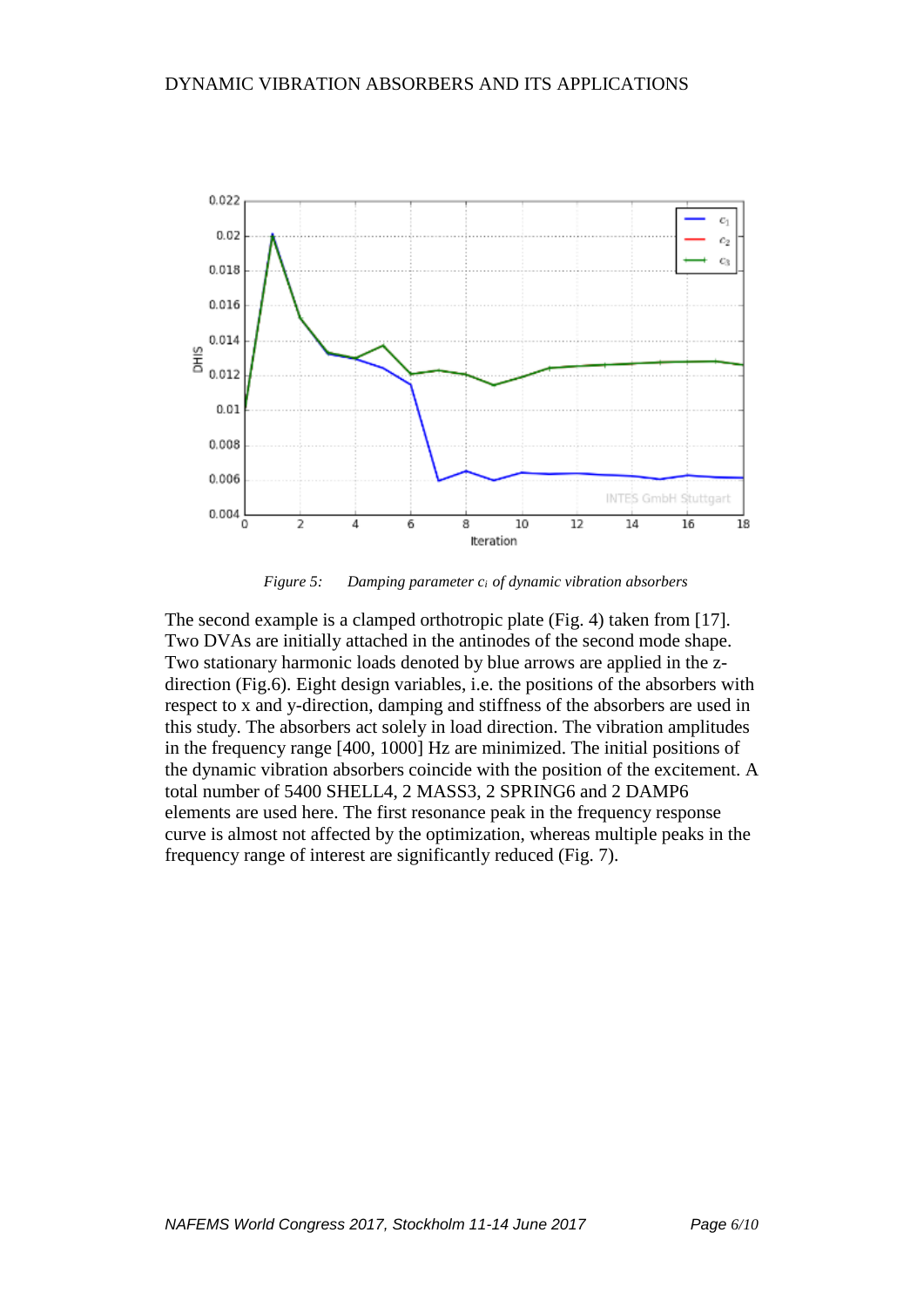

*Figure 6: Finite element model of the clamped plate subjected to a harmonic point force*



*Figure 7: Frequency response curve of the central point*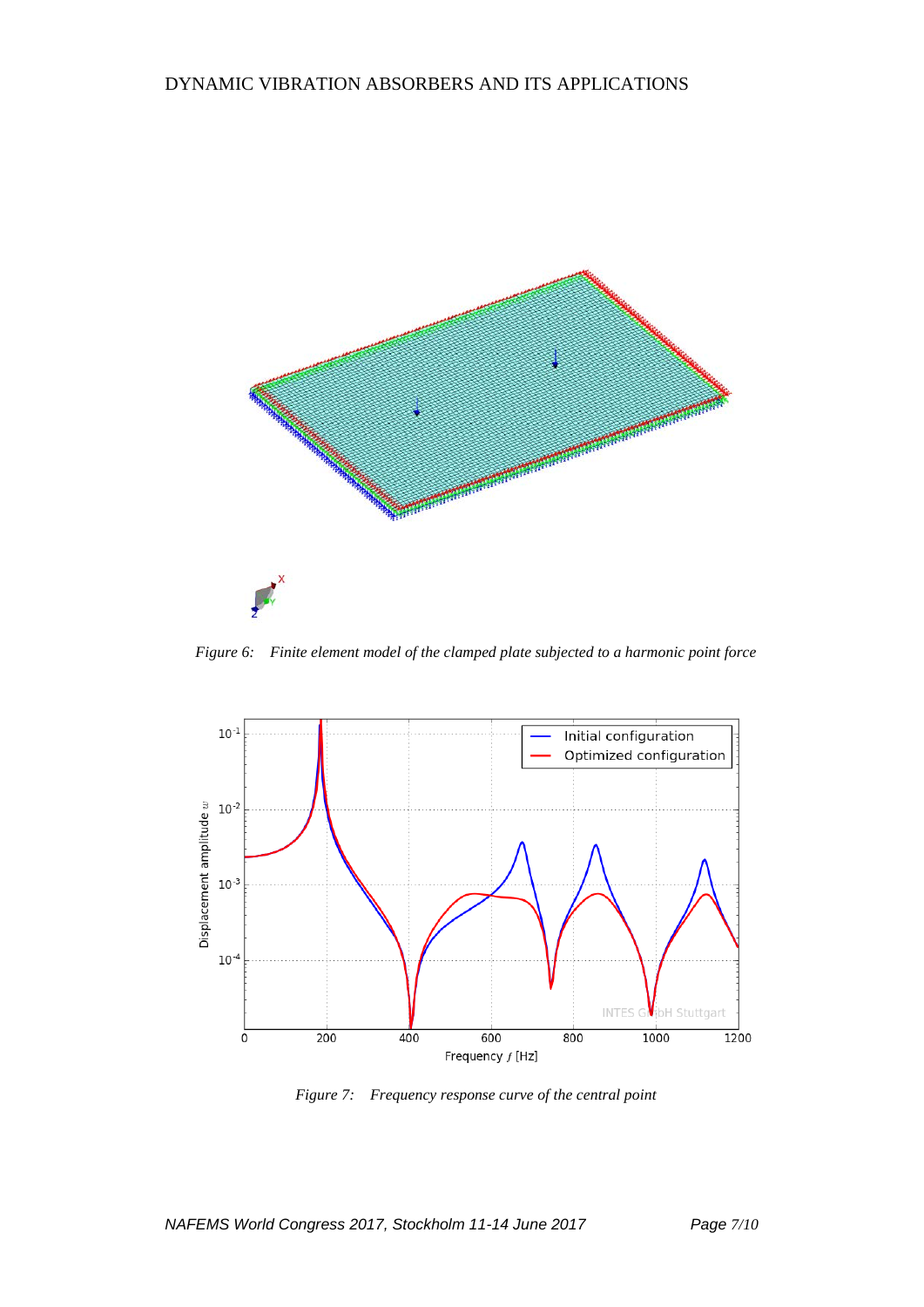# **3. Conclusions**

Finding closed solutions for optimal parameters of dynamic vibration absorbers is usually limited to simple academic two-degree-of-freedom systems. A fully integrated optimization procedure enables the user to find optimal parameters including positions of multiple dynamic vibration absorbers in the frequency domain. Different objective functions will be investigated in the near future. Although the mass ratio is limited to a few percent of the primary structure, the effect of this design variable seem to be worth investigating.

# **4. References**

[1] Anh, N. D., Nguyen, N.X. (2013). Design of TMD for damped linear structures using the dual criterion of equivalent linearization method, International Journal of Mechanical Sciences, Vol. 77, pp. 164--170

[2] J. E. Brock, (1946). A note on the damped vibration absorber, Journal of Applied Mechanics, Vol. 13, A284

[3] B. Brown, T. Singh (2011). Minimax design of vibration absorbers for linear damped systems, Vol. 330, pp. 2437—2448

[4] Cheung, Y. L., W. O. Wong, L. Cheng (2013). Optimization of a hybrid vibration absorber for vibration control of structures under random force excitation, Journal of Sound and Vibration, Vol. 332, pp. 494—509

[5] Y. Q. Guo, W. Q. Chen (2007). Dynamic analysis of space structures with multiple tuned mass dampers, Engineering Structures, Vol. 29, pp. 3390--3403

[6] J. P. Den Hartog. (1985). Mechanical Vibrations (4th Ed.) McGraw-Hill, New York, 1956 (Reprinted by Dover, New York, 1985)

[7] S. Elias, V. Matsagr, T. K. Datta (2016). Effectiveness of distributed tuned mass dampers for multi-mode control of chimney under earthquakes, Engineering Structures, Vol. 124, pp. 1--16

[8] H. Frahm (1909). Device for damped vibrations of bodies, U.S. Patent No. 989958

[9] P. Gardonio, M. Zilletti (2015). Sweeping tunable vibration absorbers for low-mid frequencies vibration control, Journal of Sound and Vibration, Vol. 354, pp. 1--12

[10] S.-J. Jang, M. J. Brennan, E. Rustighi, H.-J. Jung (2012). A simple method for choosing the parameters of a two degree-of-freedom tuned vibration absorber, Vol. 331, pp. 4658—4667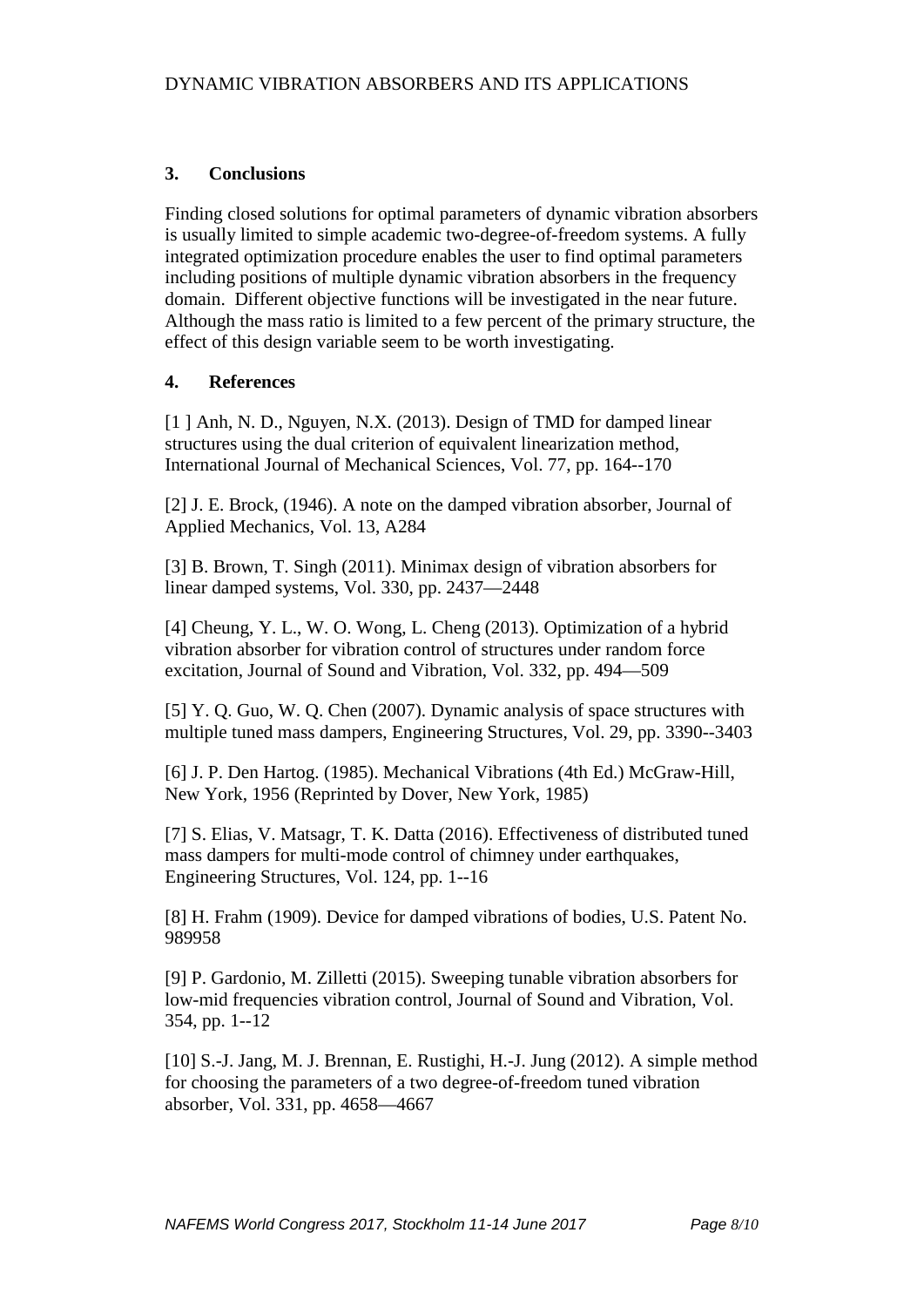[11] R. G. Jaquot (2001). Suppression of random vibration in plates using vibration absorbers, Journal of Sound and Vibration, Vol. 248, pp. 585—596

[12] T. G. Jeong, S. S. Lee, C.-W. Kim (2012). Frequency response computation of structures including non-proportional damping in a shared memory environment, Proc. IMechE Part C, Vol. 227, pp. 288—298

[13] C.-W. Kim, J. K. Bennighof (2007). Fast frequency response analysis of large-scale structures with non-proportional damping, International Journal for Numerical Methods in Engineering, Vol. 69, pp. 978—992

[14] S. Krenk (2005). Frequency analysis of the tuned mass damper, Journal of Applied Mechanics, Vol. 72, pp. 936—942

[15] S. Krenk, J. Hogsberg (2006) Design of multiple tuned mass dampers on flexible structures, Proceedings of the 19th Nordic Seminar on Computational Mechanics, pp. 103—108

[16] S. Krenk, J. Hogsberg (2014). Tuned mass absorber on a flexible structure, Journal of Sound and Vibration, Vol. 333, pp. 1577-1595

[17] X. Li, K. Yu, J. Han, H. Song, R. Zhao (2016). Buckling and vibroacoustic response of the clamped composite laminated plate in thermal environment, International Journal of Mechanical Sciences, Vol. 119, pp. 370-- 382

[18] M. B. Ozer, T. J. Royston (2005). Extending Den Hartog's vibration absorber technique to multi-degree-of-freedom systems, Journal of Vibration and Acoustics, Vol. 127, pp. 341--350

[19] D. A. Rade, V. Steffen Jr. (2000). Optimization of dynamic vibration absorbers over a frequency band, Mechanical Systems and Signal Processing, Vol. 14, pp. 679--690

[20] Meifal Rusli, Mulyadi Bur, Lovely Son (2015). Dynamic vibration absorber for squeal noise suppression in simple model structures, International Journal of Structural Stability and Dynamics, Vol. 15

[21] C. Yang, D, Li, L. Cheng (2011). Dynamic vibration absorbers for vibration control within a frequency band, Journal of Sound and Vibration, Vol. 330, pp. 1582—1598

[22] M. Ziletti, S. J. Elliott, E. Rustighi (2012). Oprimisation of dynamic vibration absorbers to minimise kinetic energy and maximize internal power dissipation, Journal of Sound and Vibration, Vol. 331, pp. 4093—4100